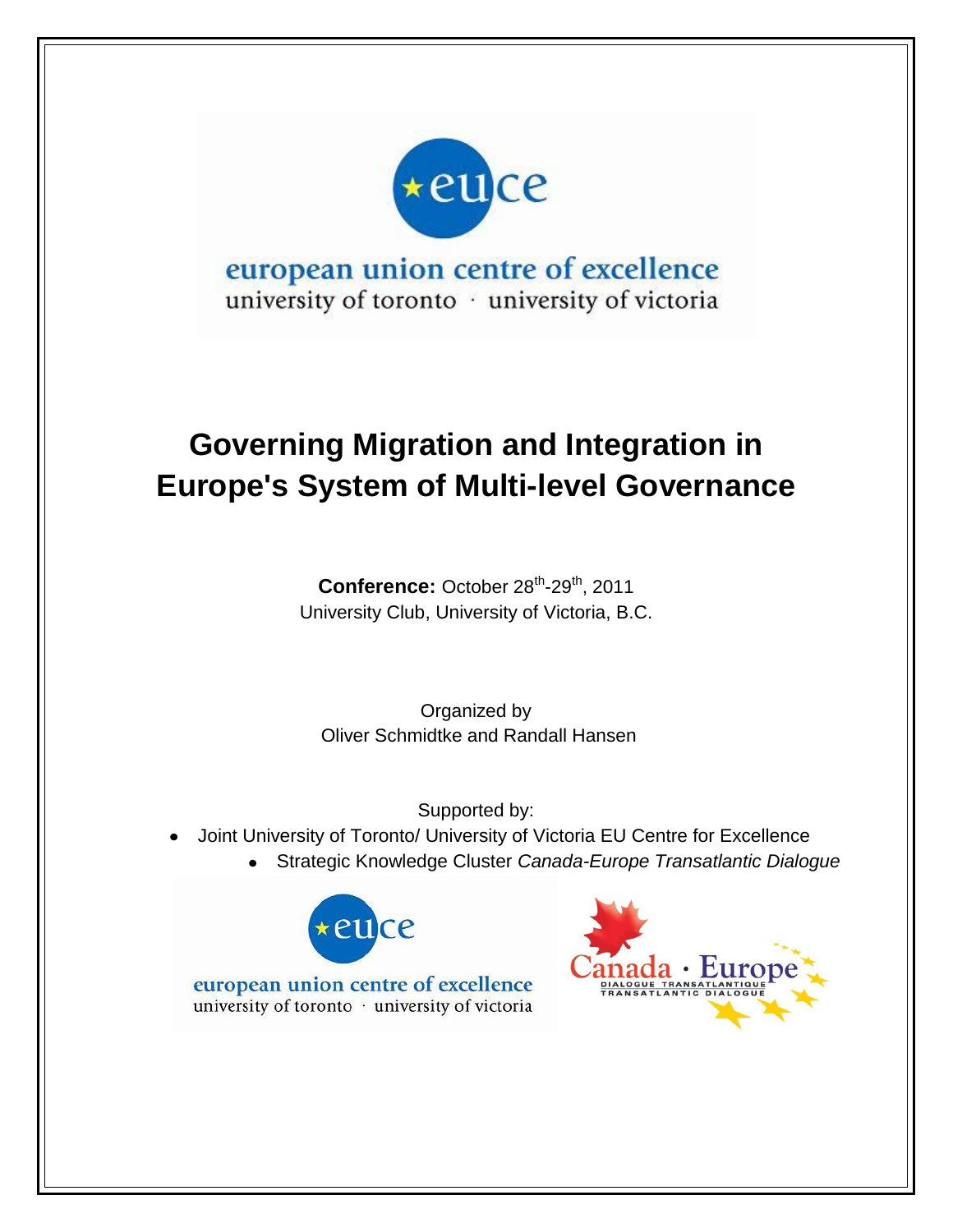### **PRELIMINARY SCHEDULE**

Friday, October 28: UVic University Club, Wild Rose Room

#### **9.00-9.30 Welcome and opening remarks**

Randall Hansen, University of Toronto and Oliver Schmidtke, University of Victoria

#### **Part I: Conceptualizing the Management of Migration in Europe's System of Multilevel Governance**

9.30-10.20 – Chair: Randall Hansen

**Ricard Zapata-Barrero,** Universitat Pompeu Fabra, Barcelona**: "**Linking immigration policy and multi-level governance: conceptual framework, theoretical tensions, and potential approaches"

10.30-11.20 – Chair: Randall Hansen

**Virginie Guiraudon**, National Center for Scientific Research CNRS Lille: "Bringing the "local" back in. How and why are subnational authorities involved in migration management?"

#### **Part II: The European Union and the Supra-national Governance of Migration and Integration**

11.30—12.20 – Chair: Oliver Schmidtke

**Marco Martiniello**, Université de Liège: "Immigrant integration policies in the EU: between "Europeanization" and "localization"

#### **12.30-1.30 Lunch**

1.30-2.20 – Chair: Elke Winter

• Maarten Vink, Maastricht University: "Multilevel policy-making in European asylum governance: The informal exchange of country of origin information"

#### 2.30-3.20 – Chair: Elke Winter

• Craig Smith, University of Toronto: "Pathological outcomes of European migration controls"